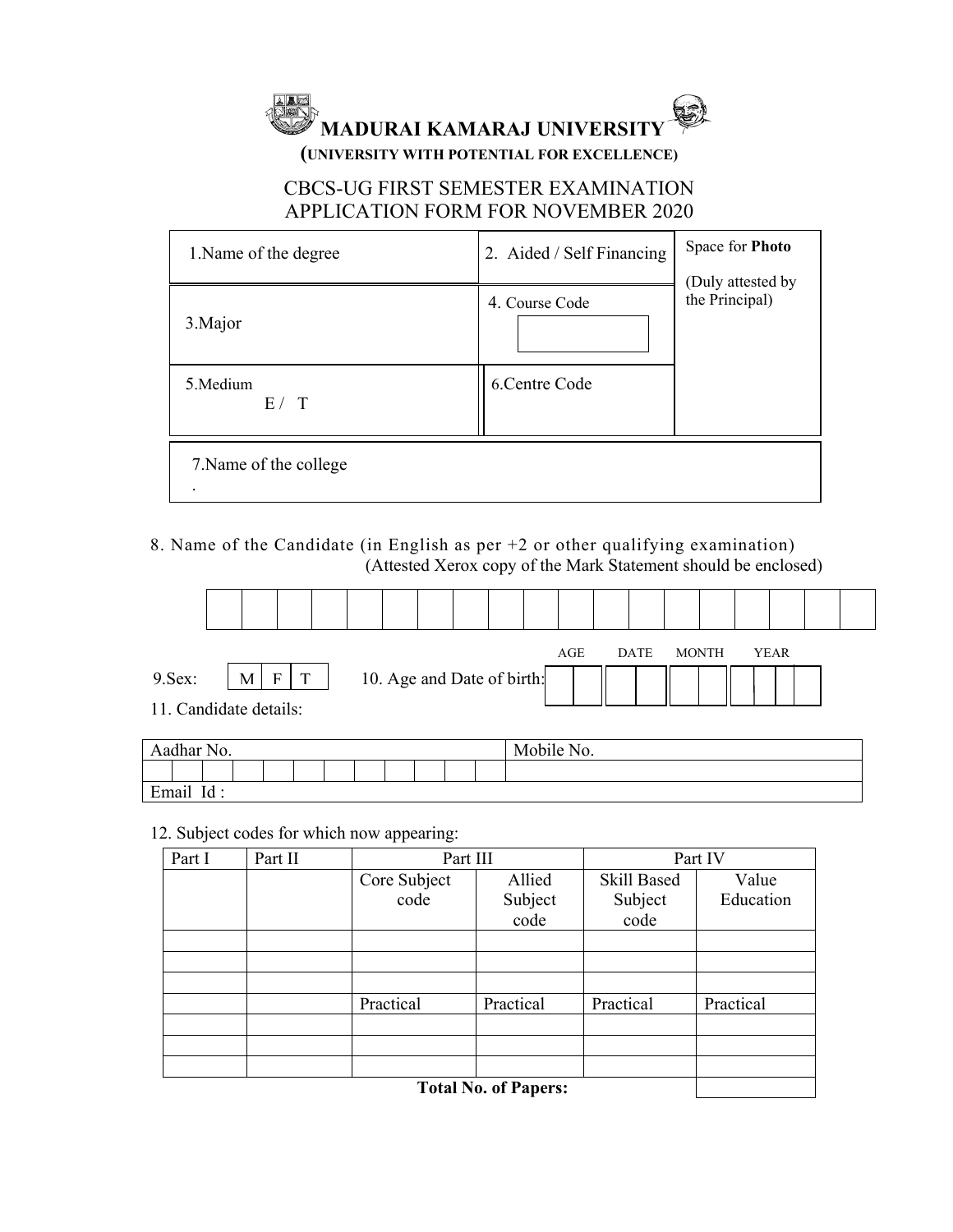### 13. Remittance of Examination fees particulars:

|                                                         | No. of Papers | Rate per paper Rs. | Amount Rs.  |
|---------------------------------------------------------|---------------|--------------------|-------------|
| Theory Papers                                           |               | $100/-$            |             |
| Practical Papers (3 hours)                              |               | $175/-$            |             |
| Practical Papers (6 hours)                              |               | $225/-$            |             |
| Nominal Roll Preparation Fee (for all Regular Students) |               |                    | $Rs. 75/-$  |
| Computerized mark statement                             |               |                    | $Rs. 120/-$ |
|                                                         | Total         |                    | Rs          |

## Tick  $(\sqrt{\ }$  the appropriate Box (M-Male, F-Female, T-Transgender)

| 14. Father/Guardian Name |  |
|--------------------------|--|
|--------------------------|--|

15. Community :

|  |  |  | $SC$ $ST$ $BC$ $MBC$ $OC$ $DNC$ |  |  |
|--|--|--|---------------------------------|--|--|
|--|--|--|---------------------------------|--|--|

16. Nationality and Religion :

- 17. Place of Birth & District :
- 18. Full address :

### Pin code:

19. Register Number and Year of passing Higher Secondary (+2) or Equivalent Examination (attested copy should be enclosed)

| $(a) +2$ Tamilnadu | (b) Other than Tamilnadu |
|--------------------|--------------------------|
|                    |                          |

20. Candidate who have passed the Qualifying Board Examination (Other than Tamil Nadu) should be submit a copy of the Provisional Eligibility Certificate obtained from this University.

| L <sub>6</sub><br>etter<br>N <sub>O</sub> | w |
|-------------------------------------------|---|
|                                           |   |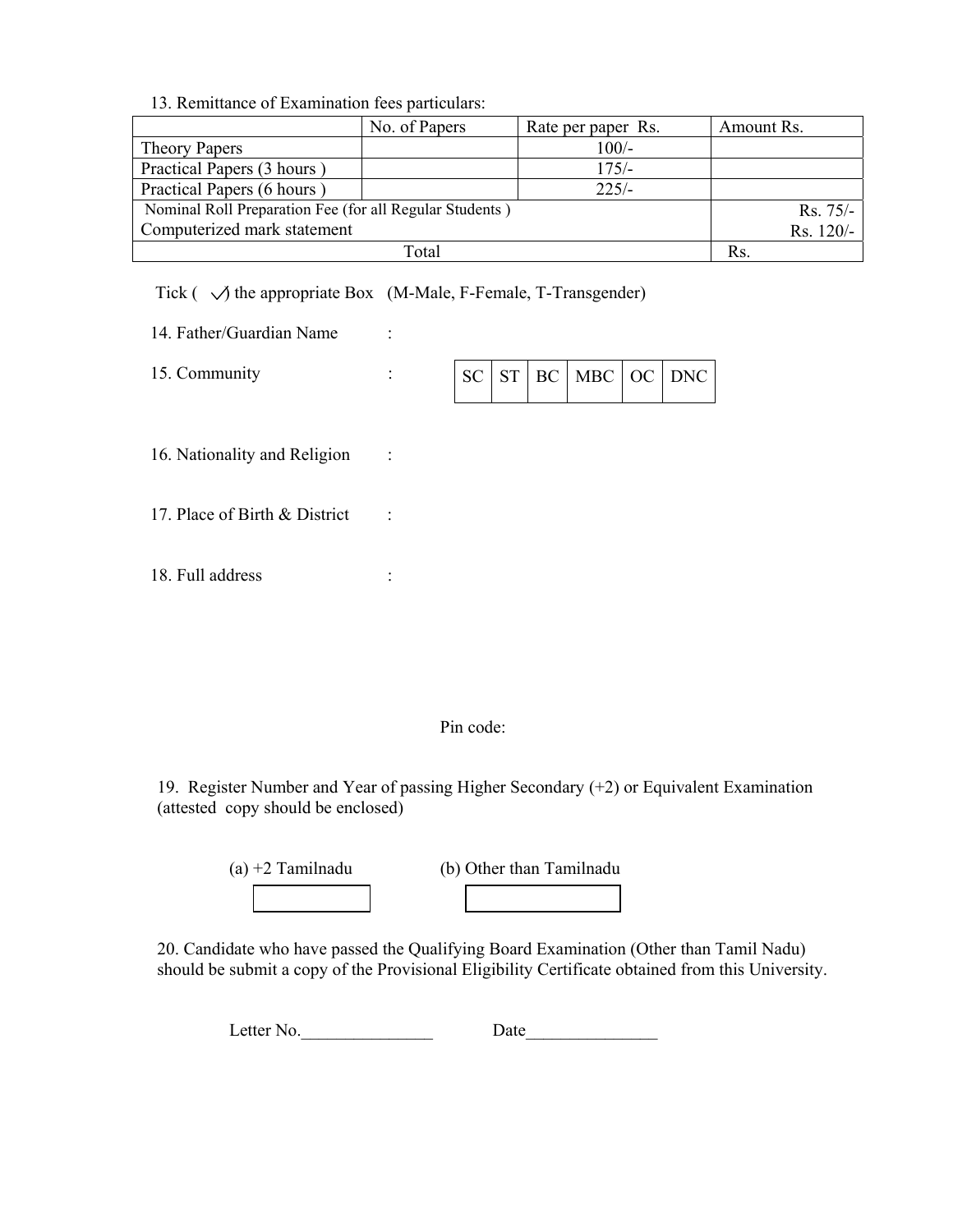### **DECLARATION**

I declare that the particulars furnished above are true to the best of my knowledge and belief.

I do hereby further agree that any dispute arising between the University and myself relating to the examination to be held shall be resolved / decided by the Court / Forum / Tribunal situated within the territorial jurisdiction wherein the University is situated and no other Court / Forum / Tribunal will have any jurisdiction to resolve / decide the dispute between the University and myself irrespective of the fact that the cause of action arises within other court jurisdiction.

# **Station:**

### **Date: Signature of the Candidate**

Certified that the above particulars furnished above by the candidate are correct especially, i) that the name of the candidate as given above tallies with the name found in the  $+2$  or equivalent certificate. ii) that the candidate has fulfilled the required eligibility conditions for admission for the respective degree course.

# **Date:**

#### **Station: Signature of the Principal**

(with office seal)

Instructions to the Candidates. Please see overleaf.

**NOTE:** The admission to the examinations is provisional. If it is found at a later date that you do not fulfill any one of the conditions of eligibility, your candidature will be cancelled and no appeal against such cancellation will be entertained. You are therefore advised to check carefully and satisfy yourself that you have fulfilled all the conditions of eligibility.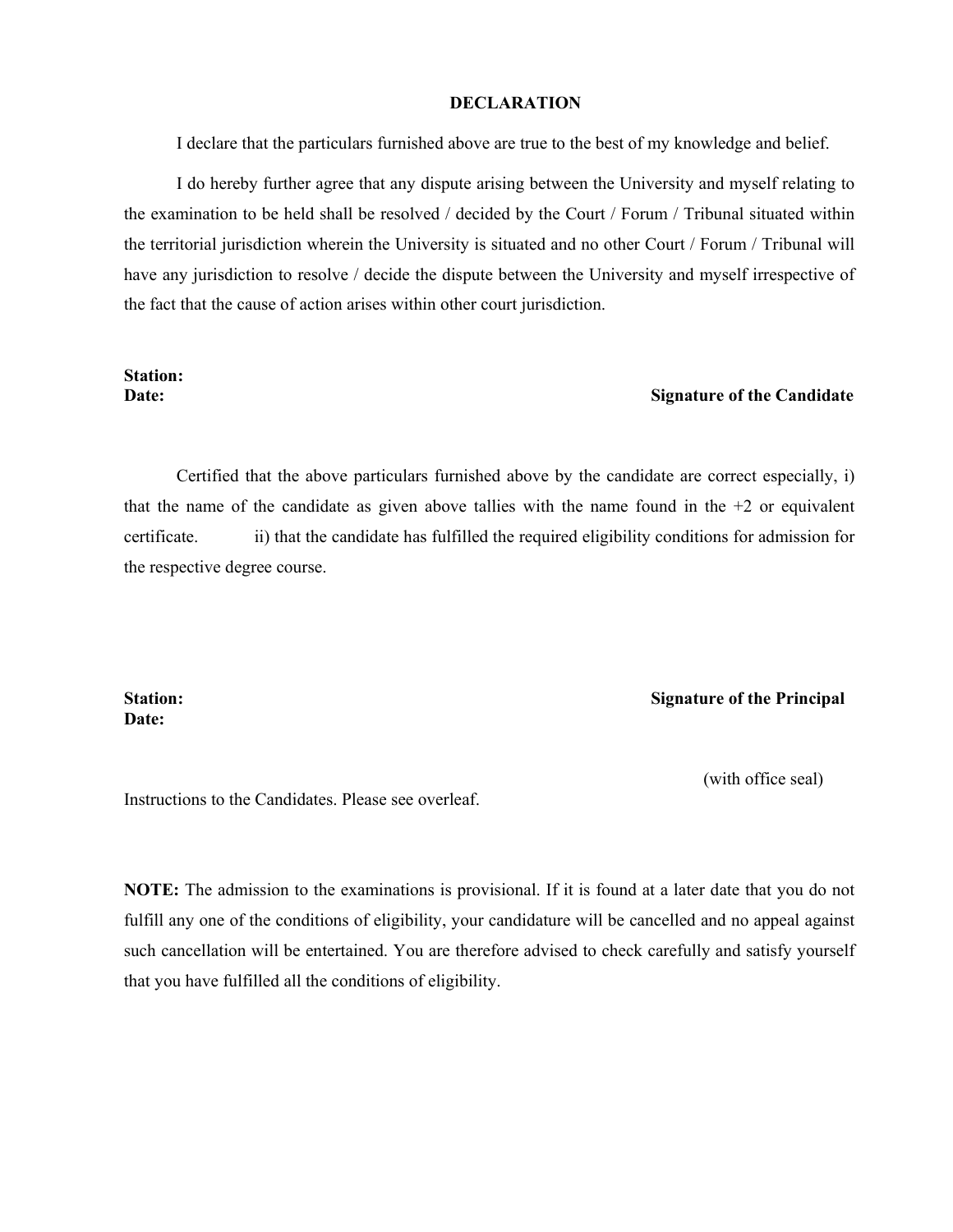## **MADURAI KAMARAJ UNIVERSITY INSTRUCTIONS TO THE CANDIDATES**

- 1) The Examination will commence in November every year.
- 2) Important dates regarding of Examinations / Last date for remittance of fees and receipt of filled in applications will be intimated separately to the Principal.
- 3) Applications received without remittance of examination fees or after the prescribed date WILL BE summarily REJECTED.
- 4) Defective Applications in any respect WILL BE REJECTED.
- 5) Candidates must obtain their e-hall- tickets from the website of University.

#### **Examination fees particulars:**

6) **(a) For B.A / B.Sc / B.Com etc**

| Theory per paper    | $Rs. 100/-$ |
|---------------------|-------------|
| Practical (6 hours) | $Rs. 225/-$ |
| Practical (3 hours) | $Rs. 175/-$ |

(b) In addition to the above fees, all the candidates should remit the following fees:

| i) Nominal Roll Preparation Fee(for all Regular Students) | Rs. $75/-$  |
|-----------------------------------------------------------|-------------|
| ii) For Computerised Mark Statement                       | Rs. $120/-$ |

- 7) The fees once paid will not be refunded or adjusted for any subsequent examinations.
- 8) After the publication of the results, all the candidates who have paid the prescribed fee for the statement of marks should obtain the same from the Principal of the college concerned.
- 9) Candidates applying for the FIRST TIME shall pay the fees prescribed for all the papers in first semester IRRESPECTIVE of the number of papers they wish to appear and send the application through the Principal of the college concerned.

### **SPECIAL INSTRUCTIONS TO THE CANDIDATES**

**Any student grievance related to examination has to be set right by the student through the Principal of the college concerned prior to the commencement of next semester examination**